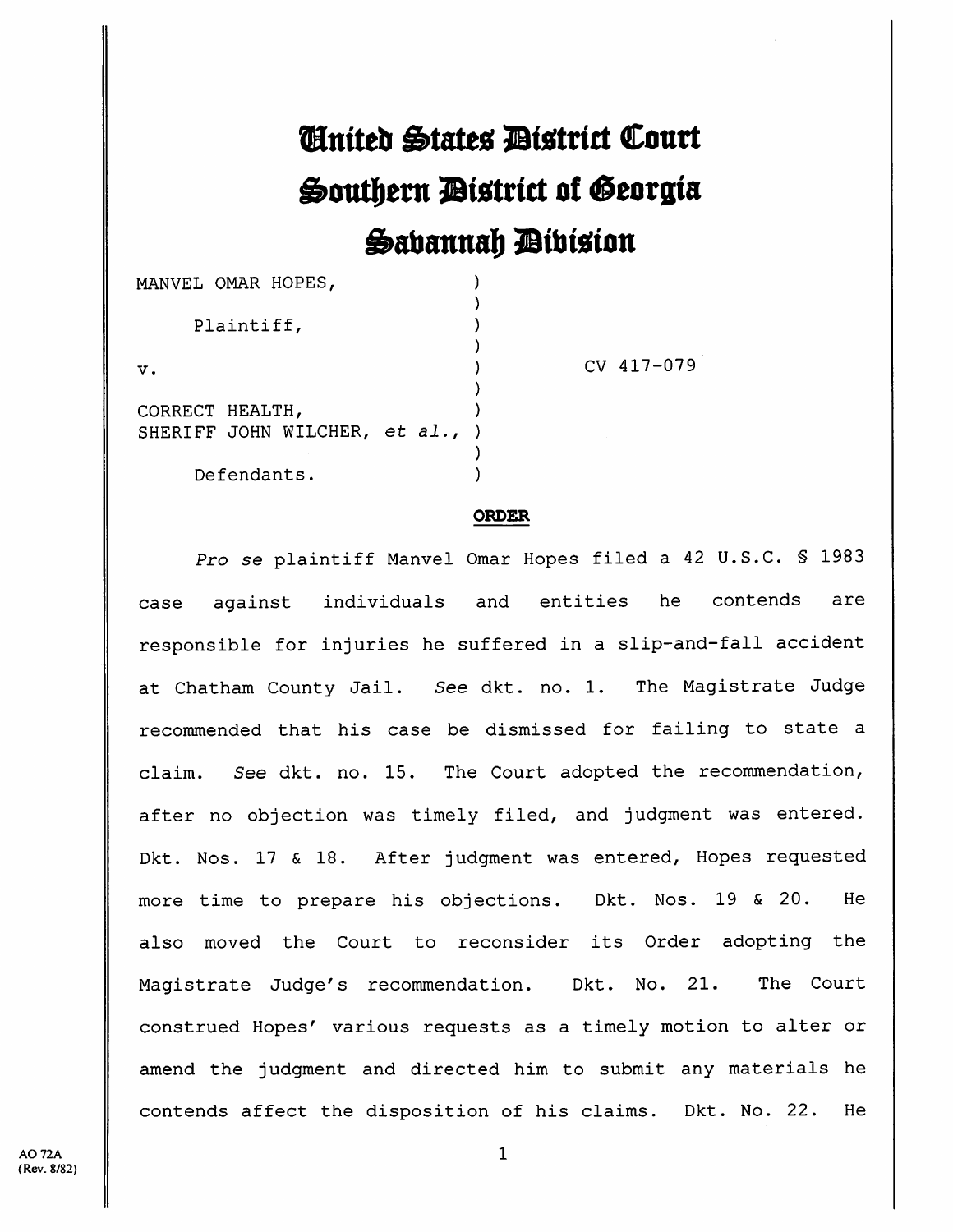complied. Dkt. No. 23 (Amended Complaint). Accordingly, the Court considers whether that new material changes this case's disposition.

Hopes' Amended Complaint provides additional details on the circumstances of his slip-and-fall accident.<sup>1</sup> Compare dkt. no. 1, with dkt. no. 23. He explains that he believes the cleaning product used on the bathroom floor at Chatham County Jail is inappropriate for that purpose, and that its regular use created <sup>a</sup> hazard to which other inmates have succumbed. Dkt. No. 23 at 4-5. He has not, however, presented any fact or argument suggesting that his accident was anything more than the result at worst—of prison employees' negligence. In that regard, ^'[c]ourts have regularly held that slip and fall accidents do not give rise to federal causes of action." Davis v.

 $1$  Hopes' Amended Complaint adds allegations concerning his medical care: specifically that his transfer to Georgia Diagnostics and Classification Prison (GDCP) in Jackson, Georgia, prevented him from receiving a recommended MRI. See dkt. no. 23 at 7. The facts underlying this claim are vague. His allegations imply that the MRI was scheduled, but that he was transferred "two weeks prior." Id. His change-of-address notice to the Court indicates that he was transferred on May 17, 2017. Dkt. No. 12 at 1. His allegation implies, therefore, that he was scheduled to receive an MRI in early June 2017. It does not necessarily imply, however, that the treatment has been anything more than delayed. Further, if he alleges that GDCP medical staff are deliberately indifferent to his serious medical needs, venue for such <sup>a</sup> claim would lie in the Middle District of Georgia. See 28 U.S.C. § 90(b)(2) (stating that Butts County, in which Jackson is located, is in the Macon Division of the Middle District of Georgia). The new Division of the Middle District of Georgia). The new<br>allegations, therefore, provide no reason to revisit the Court's disposition of his original claim.